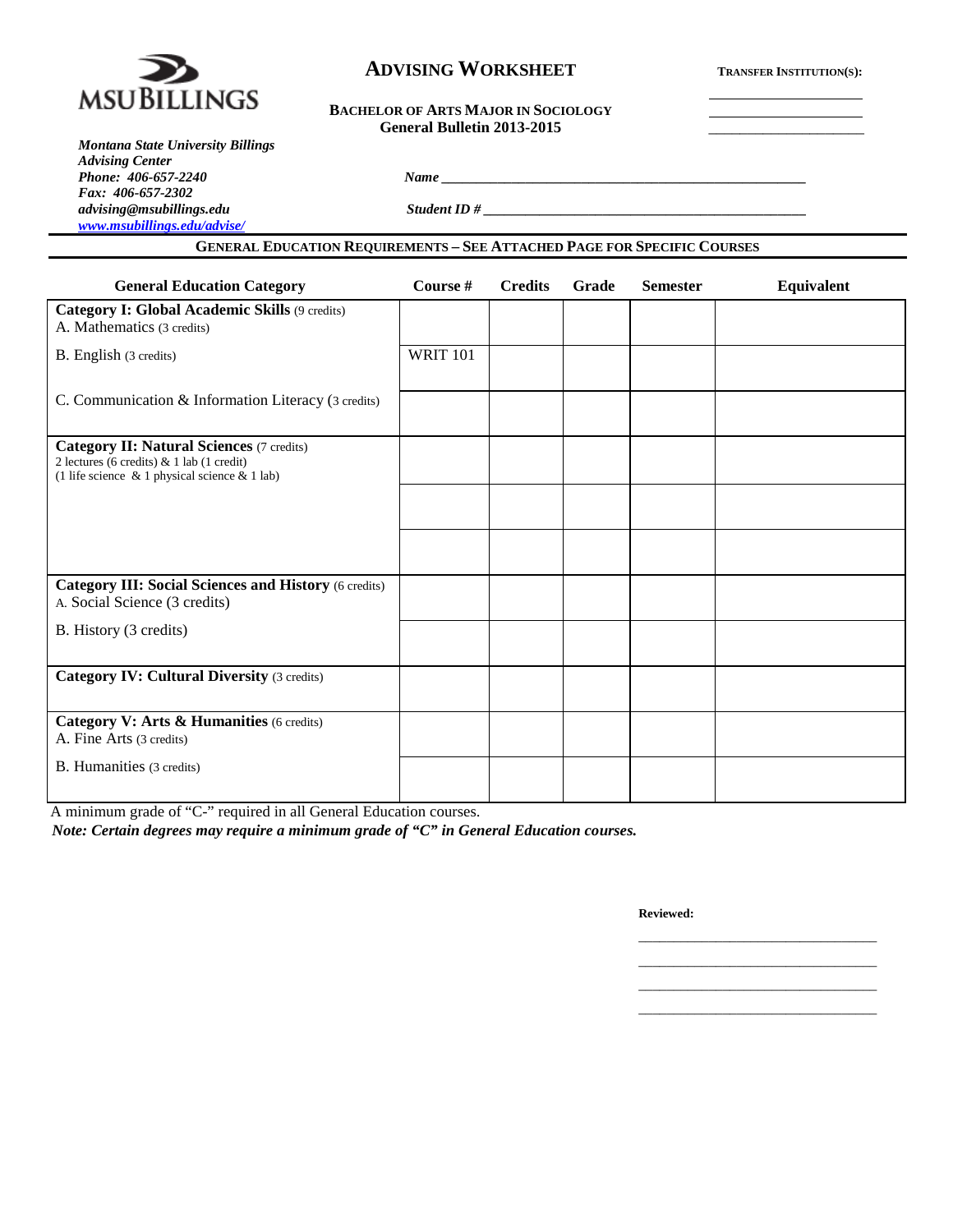# **GENERAL EDUCATION REQUIREMENTS**

| Subcategory C- Communication & Information Literacy 3 credits |
|---------------------------------------------------------------|
|                                                               |
|                                                               |
|                                                               |
|                                                               |
|                                                               |

**CATEGORY II: NATURAL SCIENCES 6 cr. lecture & 1 cr. lab**

*Students are required to take one course from each subcategory and at least one corresponding lab or SCIN 101, 102, 103 & 104*

|             |     | <b>Subcategory A – Life Sciences</b>            | 3-4 credits                      |
|-------------|-----|-------------------------------------------------|----------------------------------|
| <b>BIOB</b> | 101 | Discover Biology                                | 3                                |
| <b>BIOB</b> | 102 | Discover Biology Lab                            | 1                                |
| <b>BIOB</b> | 160 | Principles of Living Systems                    | 3                                |
| <b>BIOB</b> | 161 | Principles of Living Systems Lab                | 1                                |
|             |     | <b>Subcategory B – Physical Sciences</b>        | 3-4 credits                      |
| ASTR        | 110 | Introduction to Astronomy                       | 3                                |
| ASTR        | 111 | Introduction to Astronomy Lab                   | 1                                |
| <b>CHMY</b> | 121 | Introduction to General Chemistry               | 3                                |
| <b>CHMY</b> | 122 | Introduction to General Chemistry Lab           | 1                                |
| <b>CHMY</b> | 141 | College Chemistry I                             | 3                                |
| <b>CHMY</b> | 142 | College Chemistry Laboratory I                  | 1                                |
| GEO         | 101 | <b>Introduction to Physical Geology</b>         | 3                                |
| GEO         | 102 | Introduction to Physical Geology Laboratory     | $\mathbf{1}$                     |
| GPHY        | 111 | Introduction to Physical Geography              | 3                                |
| <b>GPHY</b> | 112 | Introduction to Physical Geography Lab          | 1                                |
| PHSX        | 103 | Our Physical World                              | 3                                |
| PHSX        | 104 | Our Physical World Lab                          | $\mathbf{1}$                     |
| PHSX        | 205 | College Physics I                               | 3                                |
| PHSX        | 206 | College Physics I Lab                           | $\mathbf{1}$                     |
| PHSX        | 105 | Fundamentals of Phys Sci                        | 3                                |
| <b>PHSX</b> | 106 | Fundamentals of Phys Sci Lab                    | 1                                |
|             |     | Subcategories A and B – Integrated Sciences     | 7 credits                        |
|             |     | SCIN 101, 102, 103 $\&$ 104 Integrated Sciences | $3, \frac{1}{2}, 3, \frac{1}{2}$ |

**CATEGORY III: SOCIAL SCIENCES AND HISTORY 6 credits**

| Students are required to take one course from each subcategory |     |                                        |           |  |  |
|----------------------------------------------------------------|-----|----------------------------------------|-----------|--|--|
|                                                                |     | <b>Subcategory A – Social Sciences</b> | 3 credits |  |  |
| ANTY                                                           | 217 | Physical Anthropology & Archeology     | 3         |  |  |
| <b>BGEN</b>                                                    | 105 | <b>Introduction to Business</b>        | 3         |  |  |
| <b>COMX</b>                                                    | 106 | Communicating in a Dynamic Workplace   | 3         |  |  |
| <b>ECNS</b>                                                    | 201 | Principles of Microeconomics           | 3         |  |  |
| <b>ECNS</b>                                                    | 202 | Principles of Macroeconomics           | 3         |  |  |
| EDU                                                            | 105 | <b>Education and Democracy</b>         | 3         |  |  |
| <b>GPHY</b>                                                    | 141 | Geography of World Regions             | 3         |  |  |
| HTH                                                            | 110 | Personal Health and Wellness           | 3         |  |  |
| <b>PSCI</b>                                                    | 220 | Introduction to Comparative Government | 3         |  |  |
| <b>PSCI</b>                                                    | 210 | Introduction to American Government    | 3         |  |  |
| <b>PSYX</b>                                                    | 100 | Introduction to Psychology             | 3         |  |  |
| <b>PSYX</b>                                                    | 231 | <b>Human Relations</b>                 | 3         |  |  |
| SOCI                                                           | 101 | Introduction to Sociology              | 3         |  |  |
| SOCI                                                           | 201 | Social Problems                        | 3         |  |  |
| <b>Subcategory B - History</b><br>3 credits                    |     |                                        |           |  |  |
| HSTA                                                           | 101 | American History I                     | 3         |  |  |

| 3<br><b>HSTA</b><br>102<br>American History II |     |                                                     |   |  |
|------------------------------------------------|-----|-----------------------------------------------------|---|--|
| <b>HSTR</b>                                    | 101 | Western Civilization I                              | 3 |  |
| <b>HSTR</b>                                    | 102 | <b>Western Civilization II</b>                      | 3 |  |
| <b>HSTR</b>                                    | 103 | Honors Western Civilization I                       | 3 |  |
| <b>HSTR</b>                                    | 104 | Honors Western Civilization II                      | 3 |  |
| <b>PSCI</b>                                    | 230 | Introduction to International Relations             | 3 |  |
|                                                |     |                                                     |   |  |
|                                                |     | <b>CATEGORY IV: CULTURAL DIVERSITY</b><br>3 credits |   |  |
| A&SC/WGSS 274                                  |     | Women, Culture, and Society                         | 3 |  |
| ANTY                                           | 220 | Culture and Society                                 | 3 |  |
| ARTH                                           | 160 | Global Visual Culture                               | 3 |  |
| COMX                                           | 212 | Introduction to Intercultural Communication         | 3 |  |
| <b>GPHY</b>                                    | 121 | Human Geography                                     | 3 |  |
| HTH                                            | 270 | Global Health Issues                                | 3 |  |
| LIT                                            | 230 | World Literature Survey                             | 3 |  |
| MUSI                                           | 207 | World Music                                         | 3 |  |
| <b>NASX</b>                                    | 105 | Introduction to Native American Studies             | 3 |  |
| <b>NASX</b>                                    | 205 | Native Americans in Contemporary Society            | 3 |  |
| PHL.                                           | 271 | Philosophy & Religion of India                      | 3 |  |
| PHL                                            | 272 | Philosophy & Religion of China/Tibet/Japan          | 3 |  |
| REHA                                           | 201 | Introduction to Diversity in Counseling             | 3 |  |
| <b>RLST</b>                                    | 170 | The Religious Quest                                 | 3 |  |
| <b>SPNS</b>                                    | 150 | The Hispanic Tradition                              | 3 |  |

The Hispanic Tradition

#### **CATEGORY V: ARTS & HUMANITIES 6 credits**

| Students are required to take one course from each subcategory |     |                                                     |           |  |  |
|----------------------------------------------------------------|-----|-----------------------------------------------------|-----------|--|--|
|                                                                |     | Subcategory $A$ – Fine Arts                         | 3 credits |  |  |
| ARTZ                                                           | 101 | Art Fundamentals                                    | 3         |  |  |
| ARTZ                                                           | 105 | Visual Language-Drawing                             | 3         |  |  |
| <b>ARTZ</b>                                                    | 131 | Ceramics for Non-majors                             | 3         |  |  |
| <b>CRWR</b>                                                    | 240 | Intro Creative Writing Workshop                     | 3         |  |  |
| FILM                                                           | 160 | Introduction to World Cinema                        | 3         |  |  |
| LIT                                                            | 270 | Film & Literature                                   | 3         |  |  |
| <b>MART</b>                                                    | 260 | Computer Presentation and Animation                 | 3         |  |  |
| MUSI                                                           | 101 | <b>Enjoyment of Music</b>                           | 3         |  |  |
| MUSI                                                           | 114 | Band: MSUB Symphonic                                | 1         |  |  |
| MUSI                                                           | 131 | Jazz Ensemble I: MSUB                               | 1         |  |  |
| MUSI                                                           | 147 | Choral Ensemble: University Chorus                  | 1         |  |  |
| THTR                                                           | 101 | Introduction to Theatre                             | 3         |  |  |
| THTR                                                           | 120 | Introduction to Acting I                            | 3         |  |  |
|                                                                |     | <b>Subcategory B - Humanities</b>                   | 3 credits |  |  |
| <b>ARTH</b>                                                    | 150 | Introduction to Art History                         | 3         |  |  |
| <b>HON</b>                                                     | 121 | Perspectives and Understanding                      | 3         |  |  |
| <b>HON</b>                                                     | 281 | The American Intellectual Heritage (1620-1877) 3    |           |  |  |
| <b>HON</b>                                                     | 282 | The American Intellectual Heritage (1877-Present) 3 |           |  |  |
| LIT                                                            | 110 | Introduction to Literature                          | 3         |  |  |
| LIT                                                            | 240 | The Bible as Literature                             | 3         |  |  |
| PHI.                                                           | 110 | Introduction to Ethics                              | 3         |  |  |
| PHL                                                            | 111 | Philosophies of Life                                | 3         |  |  |
|                                                                |     |                                                     |           |  |  |

**Total 31**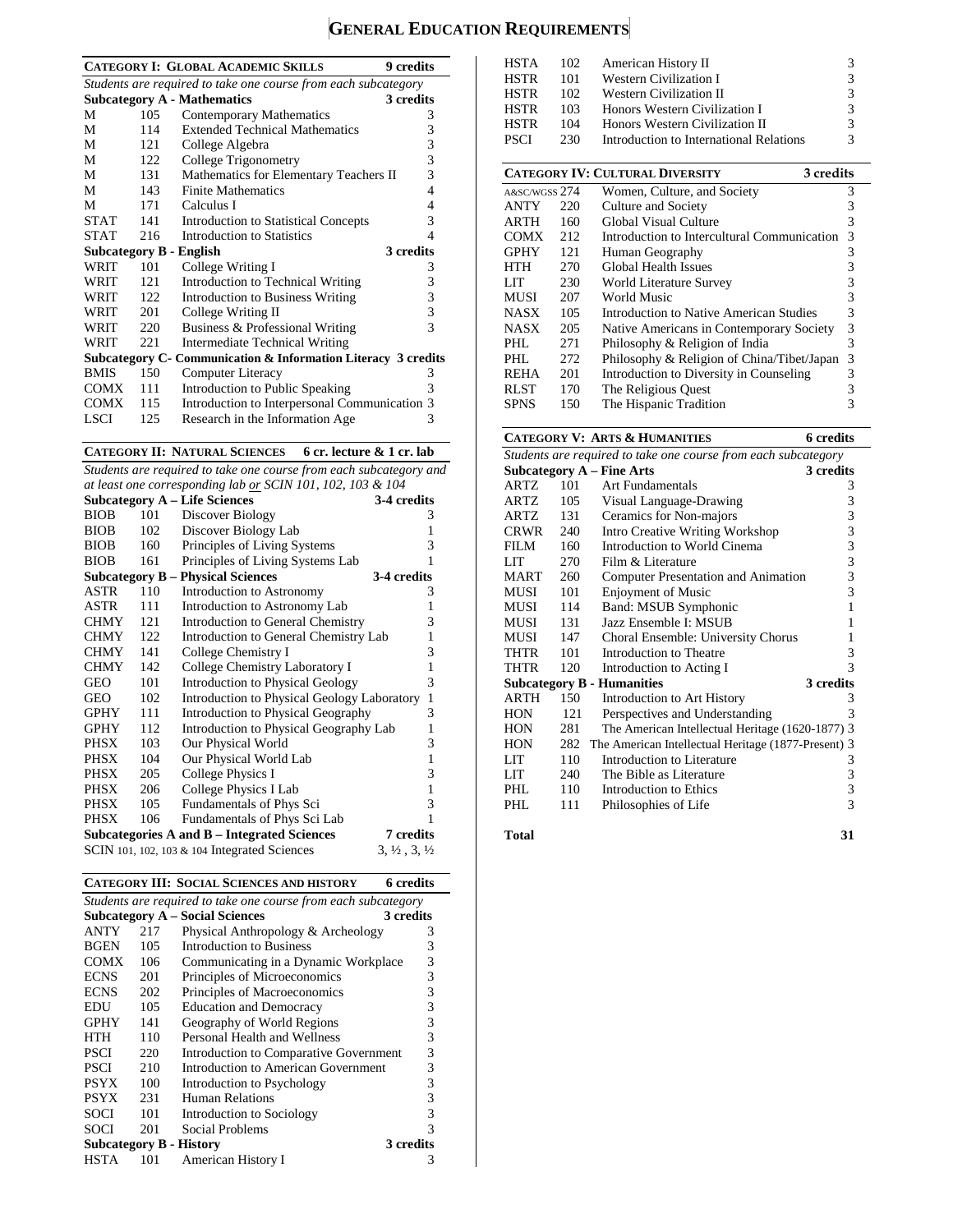|                         |     | Course                               | <b>Credits</b><br>Grade | <b>Semester</b> | Equivalent |
|-------------------------|-----|--------------------------------------|-------------------------|-----------------|------------|
| <b>Required Courses</b> |     |                                      |                         |                 |            |
| *SOCI                   | 101 | Introduction to Sociology            |                         |                 |            |
| <b>SOCI</b>             | 318 | Sociological Research Methods        | 3                       |                 |            |
| <b>SOCI</b>             | 319 | Sociological Research Methods Lab    |                         |                 |            |
| <b>SOCI</b>             | 455 | <b>Classical Sociological Theory</b> | 3                       |                 |            |
| <b>SOCI</b>             | 482 | Contemporary Sociological Theory     | 3                       |                 |            |
| <b>SOCI</b>             | 498 | Internship/Cooperative Education     | 3                       |                 |            |
| <b>SOCL</b>             | 499 | Senior Thesis/Capstone               | 3                       |                 |            |

^SOCL 101 is a prerequisite for all other Sociology course work in the required core.

**Restricted Electives** - At least 2 courses from the lower division core and at least one course from four of the five content areas. Minimum of 18 credits, including 14 upper division.

## *Lower Division Core*

Choose at least 2 courses.

| *ANTY       | 217 | Physical Anthropology and Archeology |   |  |  |
|-------------|-----|--------------------------------------|---|--|--|
| *ANTY       | 220 | Culture and Society                  |   |  |  |
| <b>CJUS</b> | 228 | Race, Class, Gender and Crime        |   |  |  |
| *SOCI       | 201 | Social Problems                      |   |  |  |
| <b>SOCI</b> | 221 | Criminal Justice System              |   |  |  |
| *A&SC/WGSS  | 274 | Women, Culture and Society           | ↗ |  |  |

Choose at least one course from four of the five content areas.

## *Area 1: General Sociology*

|                  | ັ       |                                        |  |  |
|------------------|---------|----------------------------------------|--|--|
| <b>SOCI</b>      | 345     | Sociology of Organizations             |  |  |
| <b>SOCI</b>      |         | Population and Society                 |  |  |
| <b>SOCI/PSYX</b> | 382/360 | Social Psychology and Social Structure |  |  |
| <b>SOCI</b>      |         | Law and Society                        |  |  |

#### *Area 2: Family and Relationships*

| <b>SOCI</b> | າາາ<br>332                          | Sociology of the Family   |  |  |
|-------------|-------------------------------------|---------------------------|--|--|
| <b>SOCI</b> | $\bigcap$ $\bigcap$ 1<br><b>JJ1</b> | Dating and Mate Selection |  |  |
| <b>SOCI</b> | $\sim$<br>432                       | Human Sexual Behavior     |  |  |

## *Area 3: Crime and Criminal Justice*

| <b>CJUS</b> | 421 | Criminal Justice Ethics          |   |  |  |
|-------------|-----|----------------------------------|---|--|--|
| <b>SOCI</b> | 423 | Sociology of Corrections         |   |  |  |
| SOCI        | 425 | Crime Prevention and Victimology |   |  |  |
| <b>CJUS</b> | 450 | Computer Crime                   |   |  |  |
| SOCI        | 311 | Criminology                      | ╭ |  |  |
| <b>SOCI</b> | 327 | Sociology of Deviance            |   |  |  |
| <b>SOCI</b> | 330 | Juvenile Delinquency             |   |  |  |

## *Area 4: Social Inequalities*

| *NASX       | 205 | Native American s in Contemporary Society |  |  |
|-------------|-----|-------------------------------------------|--|--|
| <b>SOCI</b> | 344 | Sociology of Race and Ethnicity           |  |  |
| SOC!        | 431 | Sociology of Gender Roles                 |  |  |

\*May satisfy General Education requirements.

A minimum grade of "C-" is required in all Sociology major coursework.